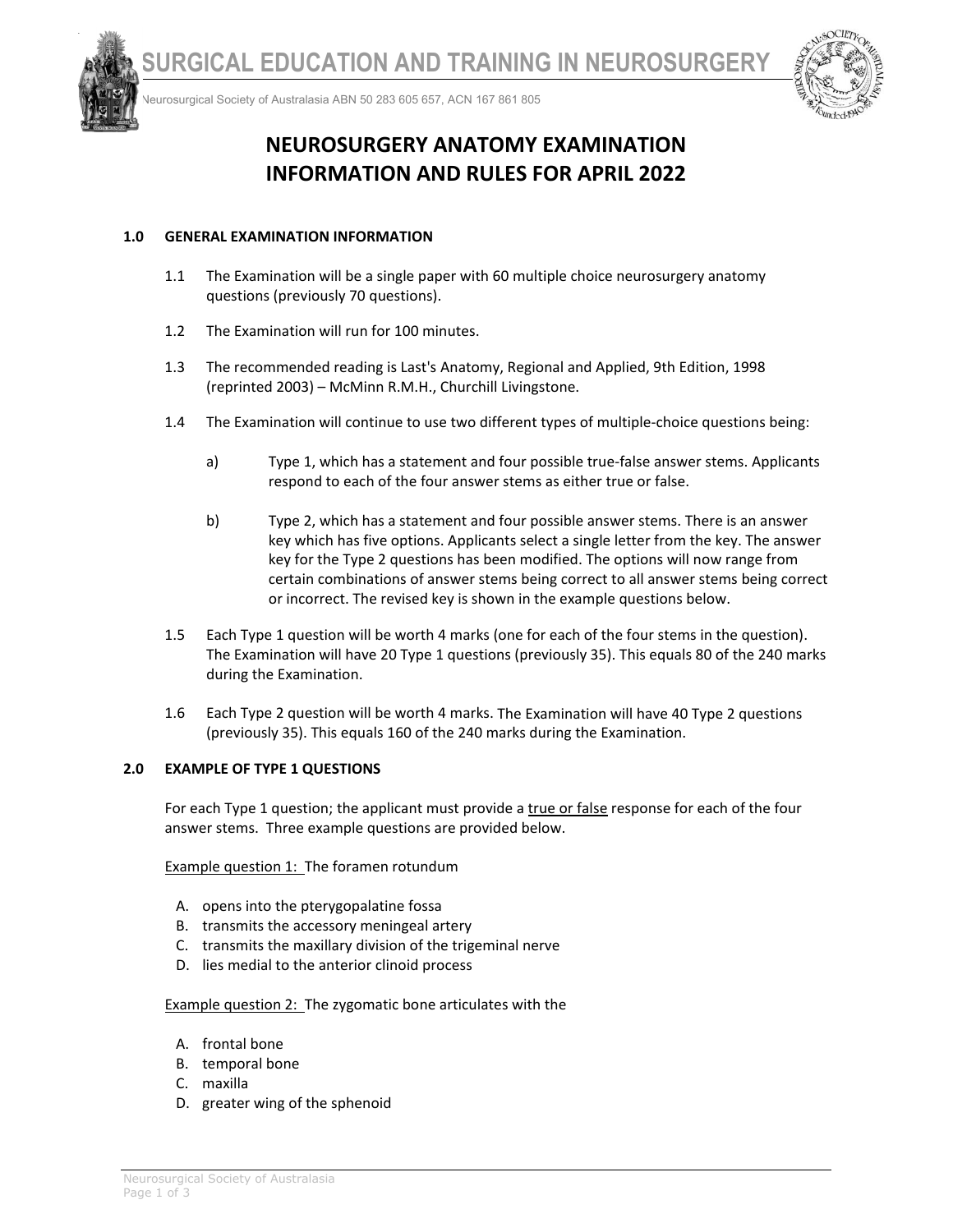Example question 3: Medial relations of the medial pterygoid muscle include the

- A. tensor veli palatini muscle
- B. superior constrictor of the pharynx
- C. pharyngotympanic tube
- D. lingual nerve

# **3.0 EXAMPLE OF TYPE 2 QUESTIONS**

For Type 2 questions; each question has a statement and four possible answer stems. There is an answer key which has five options. Applicants select a single letter from the key. Three example questions are provided below.

The answer key is:

- A. 1 is the only correct response
- B. 2 and 4 are the only correct responses
- C. 1, 2 and 3 are the only correct responses
- D. All responses are correct
- E. All responses are incorrect

**Example question 1: The trigeminal ganglion** 

- 1. receives blood supply from the accessory meningeal artery
- 2. lies partly in the dural wall of the cavernous sinus
- 3. is bathed partly by cerebrospinal fluid
- 4. lies completely in Meckel's cave

Example question 2: Structures which pass between the external and the internal carotid arteries include

- 1. the hypoglossal nerve
- 2. the glossopharyngeal nerve
- 3. a portion of the parotid gland
- 4. the stylopharyngeus muscle

Example question 3: The dorsal cutaneous branch of the ulnar nerve

- 1. normally passes superficial to the tendon of flexor carpi ulnaris
- 2. supplies the dorsum of the ulnar one and a half or two and a half fingers proximal to the nail bed
- 3. consists of fibres from C7 root
- 4. is a dorsal relation of the triquetrum

### **4.0 EXAMINATION CONDUCT RULES**

- 4.1 Please arrive at least 15 minutes prior to the scheduled start time of your Examination.
- 4.2 When you are seated, do not open the Examination Booklet until instructed to do so.
- 4.3 Ensure any electronic devices in your bag are turned off completely. You will not be permitted to have any materials on your Examination desk except for a drink bottle, the official Examination documents (which will be provided) and your pen.
- 4.4 The time allocated for reading and writing of answers is 100 minutes. There is no additional reading time.
- 4.5 Please write in pen only.